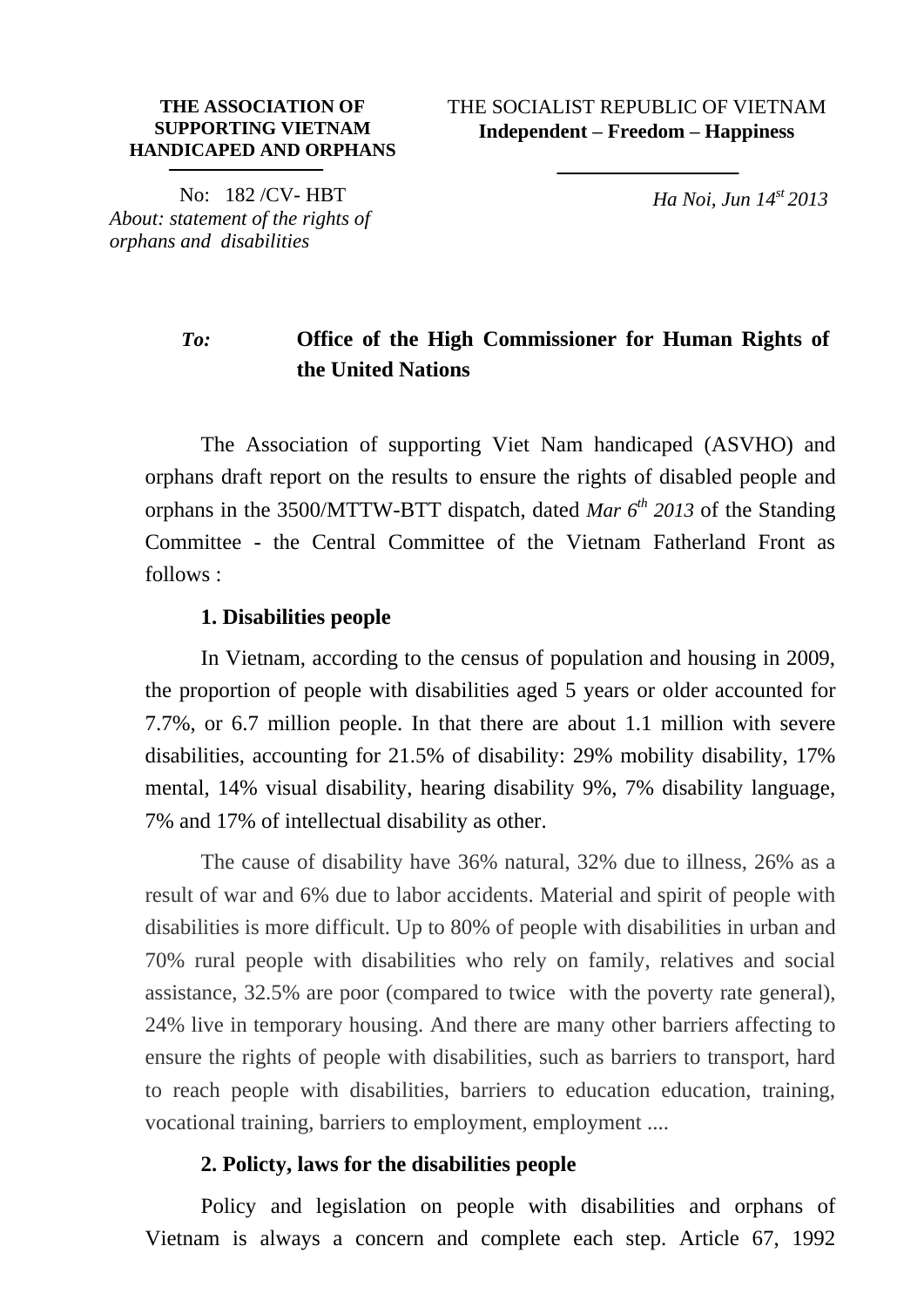Constitution stipulates that "disabled persons, orphans are received the State social assistance". Subsequently, the disabilities people Ordinance was enacted in 1998 and has been inherited, development and improvement in disability law, the National Assembly passed Jun 17th 2010. The government issued Decree 28 of CP (Oct 4th 2012) detailed regulations and guidelines for implementation of some articles of the Law on disability; QD's TT CP No. 1019 (Aug 5th 2012) approved aid schemes for disabilities people in period from 2012 to 2020 and many of the other procedures. The policy spirit, disability law is to ensure the rights of people with disabilities conventions, and solving problems: early detection, early intervention, surgery, orthopedics and provides tools to assist persons with disabilities to access assistance with education, vocational training, job creation employment; help access and use of buildings, assistance and access road; help access and use Infomation Technology and communication technology; legal Aid; supporting in culture activities, awareness raising, capacity care, disability people supporting. Vietnam's law for people with disabilities in line with the Convention on the Rights of Persons with Disabilities.

### **3. Activity to ensure the human rights of people with disabilities**:

The Association of supporting Viet Nam handicaped and orphans is a voluntary social organization was established on Apr 25th 1992 with the task of propaganda campaign contributions on physical and spiritual entities individuals, charitable organizations, local humanitarian and international contributions to the State to care, guarantee the rights of the disabled, orphans.

For over 20 years, ASVHO not only contribute to improving the quality of life, contribute to ensuring rights for the disabled, orphans, but also arouse, promote solidarity within each person, in communities, towards a more equitable society, more humane.

Society has mobilized nearly 700 billion to implement assistance programs, assistance to nearly 2 million people with disabilities and orphans in the country: vocational training, job creation and Orthopedic Surgery rehabilitation; donated wheelchairs, prosthetics and shaking, aids, orthopedics, eye surgery, cataract replacement; awarded scholarships, bicycles, livelihood support, build, support housing; supply school supplies .....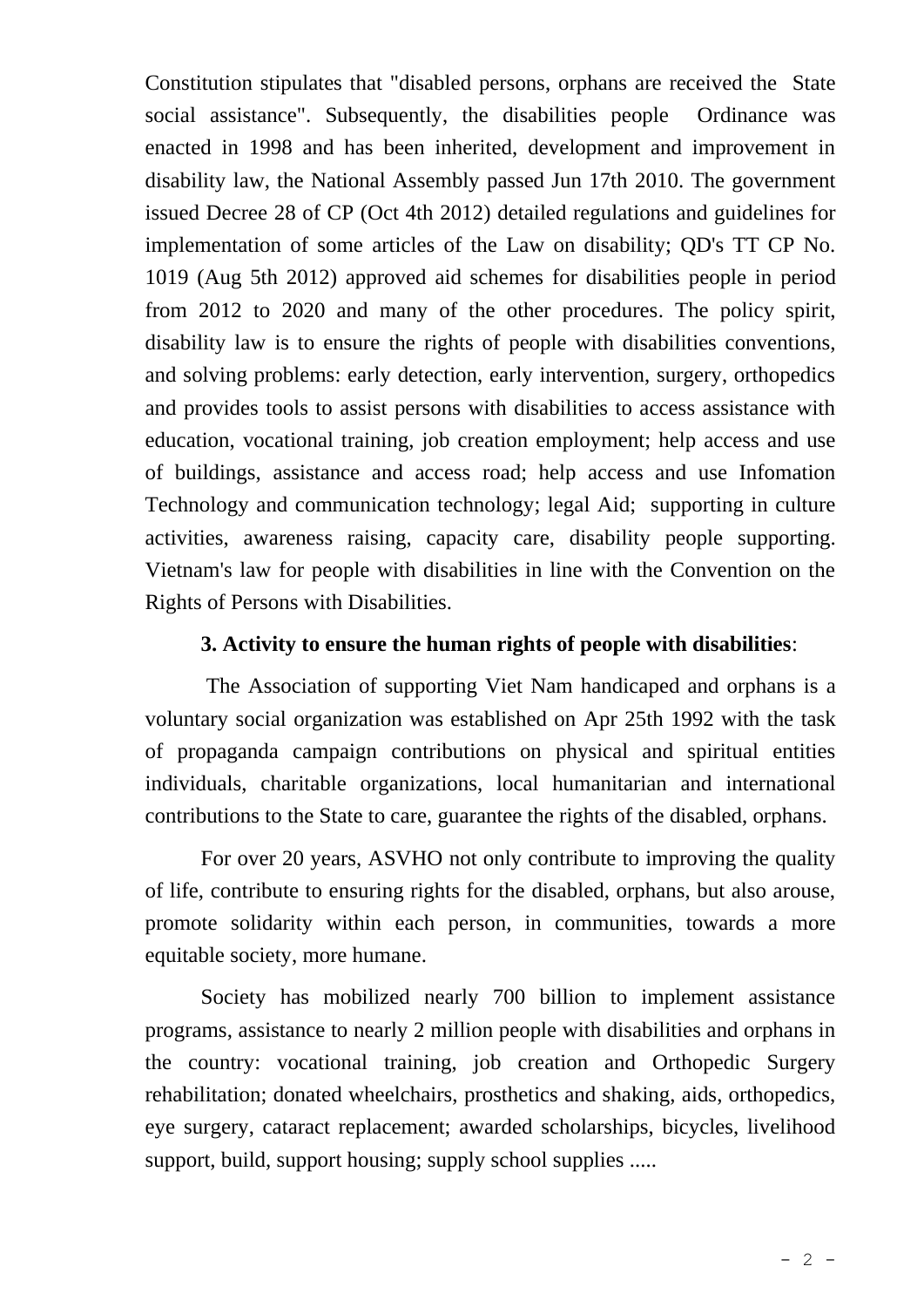Society has organized workshops and seminars with the participation of many organizations and individuals with disabilities, opinions, in-depth article about the issues raised in the course of construction documents as legal such as Adoption law, the Law amending and supplementing a number of articles of the Law on Education, Law on the Red Cross, the Elderly Law, Disability Law...The Board participated in drafting decrees guiding the implementation of some articles of the Law persons with disabilities, decree of family support policies, individual foster children have special circumstances, the contribution of the draft scheme to assist persons with disabilities, the national program child protection in the period 2011-2015; consulted the laws are enacted, amended and supplemented under the jurisdiction of the Ministry of Labor, War Invalids and Social Affairs, Ministry of Health , Ministry of Education, Ministry of Transportation ....

In addition to sponsorship activities, the ASVHO was initiated and organized a series of promotional activities such as exchange programs live TV "One heart – One world" in 2004 and since then has organizing the 10th (organizing annual); Conference praised the disabled, orphans and patrons nationwide periodically typical 3 year / time (first held in 2013-IV), the written examination "Beyond destiny" 2nd 2006, has launched the 4th and many other activities both lobbying and contributions policy and legislation for people with disabilities and orphans.

From practical activities sponsored the disabled, orphans, ASVHO participated in the study, review, implement the scientific level of the "*Research modeling livelihood support for people with disabilities community*"; did speech and reported in a number of conferences and seminars with the theme "*Jobs for people with disabilities and improve policy recommendations*","*Disability and the ability to rise up*","*The Vietnam's achievements in ensuring the rights of people with disabilities*"," *The Role of the Association for the Protection of Viet Nam orphans and disabled people with the development and management of society - the real situation and solutions* "," "*The rights of vulnerable groups of children - some propose amendments and supplements to the 1992 Constitution* "...

Through these activities, ASVHO has contributed positively to ensure basic human rights for people with disabilities and orphans in accordance with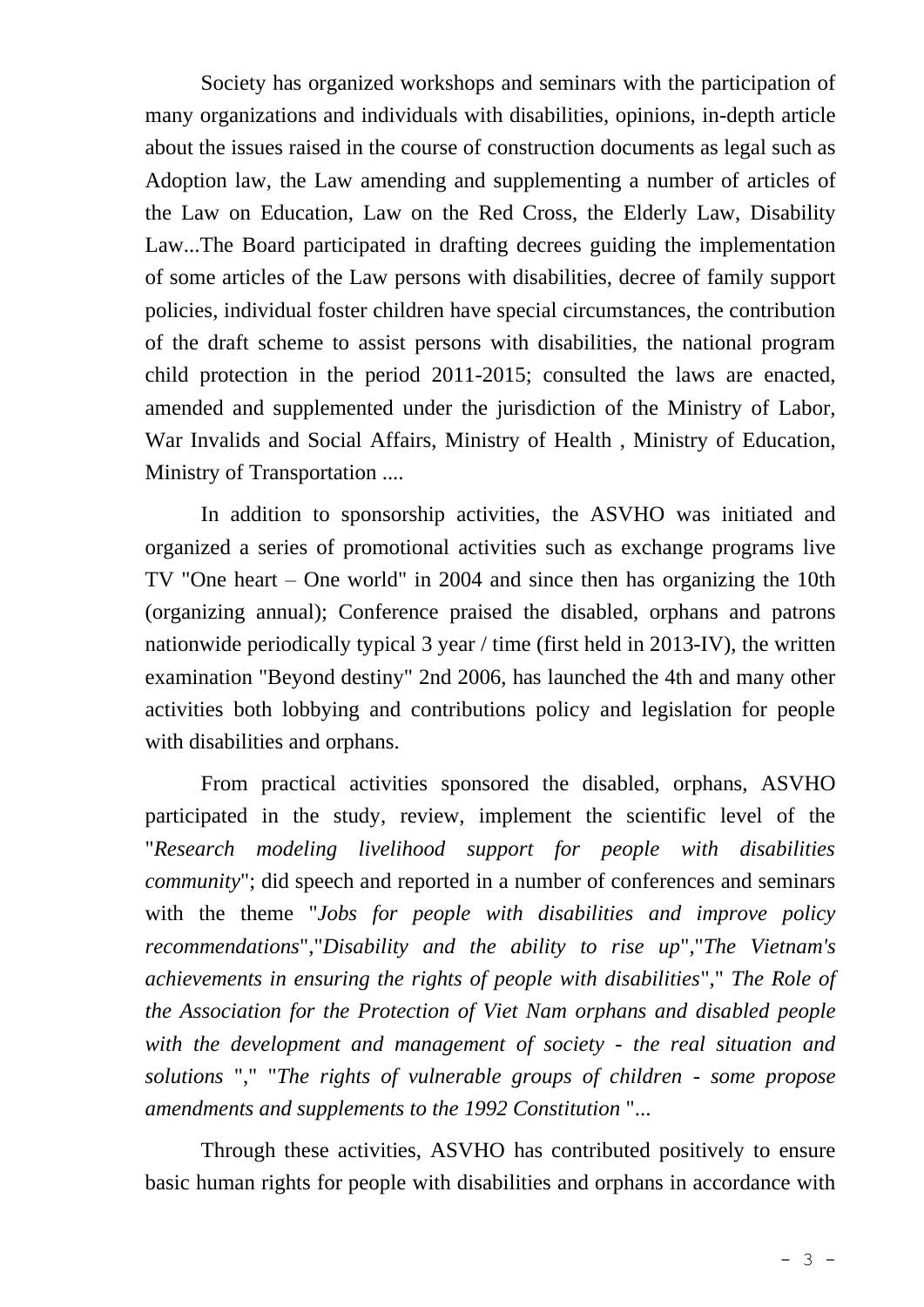the Convention on the Rights of Persons with Disabilities and the Convention on the Rights of Children them.

# **4. Difficulties and challenges in ensuring human rights for people with disabilities.**

Although the system policy and legislation rather complete and sufficient to ensure the implementation of human rights for people with disabilities, however, to be made to systems, policies and laws that are facing many difficulties, challenges:

First of all there is awareness matter. Although policies and laws have been significant changes approach to humanitarian charity the right approach to ensure human rights for people with disabilities in the late 90s of last century, but so far this awareness has not yet changed manh. About looking for people with disabilities still pitying eyes, no longer do anything, to raising social awareness .... this does not only exist in a small department that exist quite common among officials, including the people themselves, their families and people with disabilities in the majority of people with disabitity. From this awareness has led to support largely philanthropic, humanitarian, but do not create conditions, assistance to people with disabilities fully enjoy their rights**.**

Second, there is the budget, economic and social conditions for the implementation of policy measures and legislation to ensure the human rights of people with disabilities is poor, while ensuring their right to require must have a high budget, for example, for ensuring labor rights for people with disabilities require significant funding for literacy, vocational training and job creation suite, but also funding too tight .....

Third, specific mechanisms to implement policy measures and legislation for people with disabilities is very problematic. Persons with disabilities with different forms of disability, degree of disability is very different, but the mechanism set out in a resolution remains too broad to cover the implementation of difficult and invisible makes implementation difficult impact speed to ensure the human rights of people with disabilities,

**Summary:** With system policies, legislation about disability rather complete, the State is gradually implemented, creating favorable conditions for the voluntary social organizations to participate actively in ensuring human rights of people with disabilities. The rights of people with disabilities more